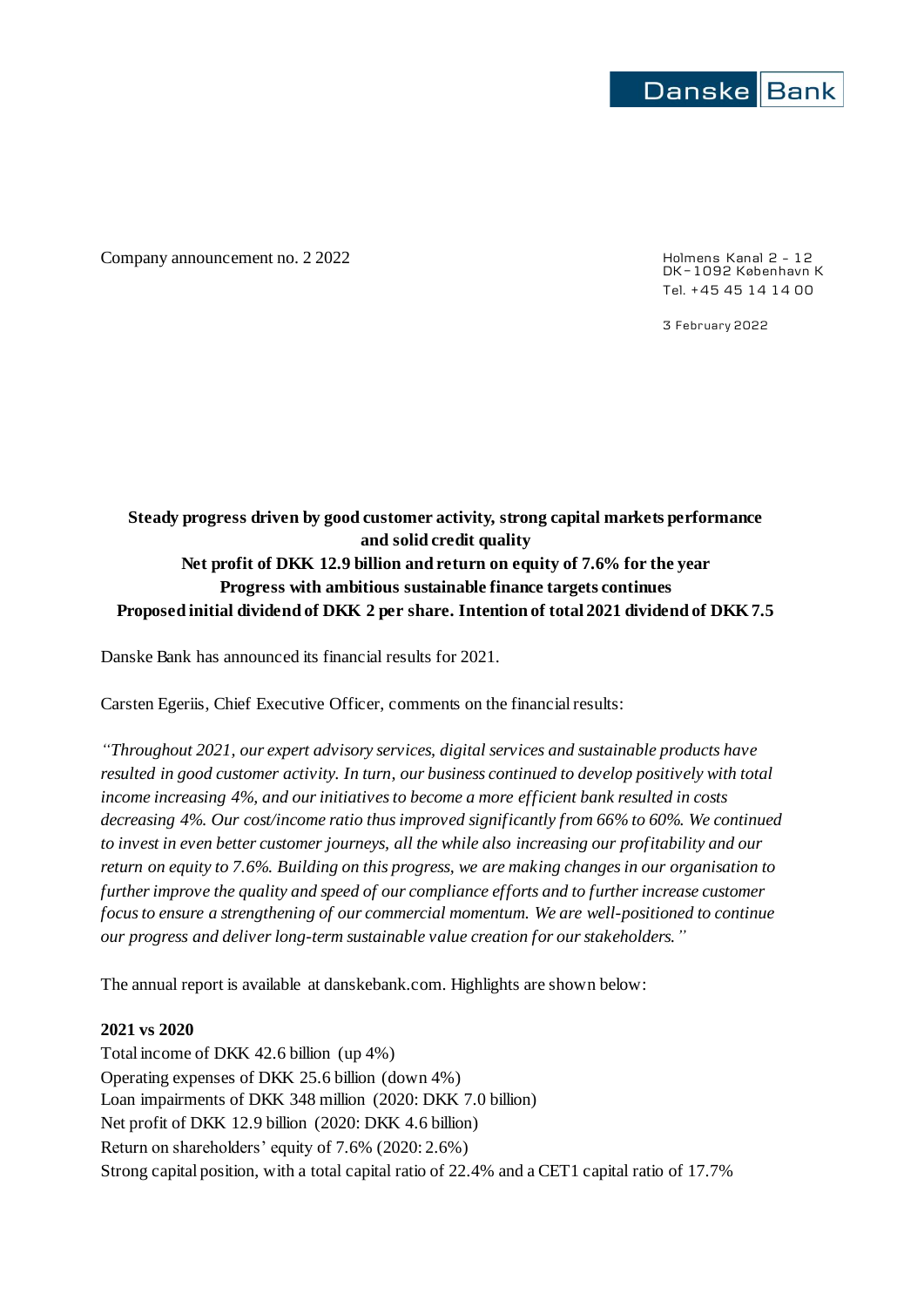

### **Changed organisation and updated ambitions towards 2023 and beyond**

As 2021 is now behind us, we have reached the mid-point of the period for our transformation to become a better bank with satisfactory results, and we will continue to deliver value for all of our stakeholder groups: customers, employees, society and shareholders. Enhancing our services and products to customers as well as supporting innovation in society will continue to be part of the agenda along with focusing on ensuring employee engagement.

In October 2021, we updated our 2023 ambitions. We confirmed that our business model will allow for a sustainable return on shareholders' equity of 8.5-9% in 2023 and 9-10% through the cycle. In addition, we also extended the timeline for reaching a more normalised compliance cost level to 2025 to allow us to sustain the resilience of Danske Bank. With recent progress, we are further strengthening our position to deliver long-term sustainable value creation.

In November 2021, we strengthened our compliance efforts and improved our execution in this area by gathering the overall responsibility for the Financial Crime control environment across Danske Bank – end-to-end – with Philippe Vollot, our new Chief Administrative Officer.

And in January 2022, we addressed the need to strengthen the commercial momentum of our retail banking activities and build on the strong position we have in relation to business customers by announcing a further finetuning of the organisation. We will adjust our business unit setup to increase customer centricity for our three key customer segments – Personal Customers, Business Customers and Large Corporates & Institutions – and further strengthen our commercial momentum.

#### **Recovery evident in the Nordic economies**

Following the gradual reopening of societies and the vaccine roll-out during 2021, the recovery in the Nordic economies became evident, with strong labour markets and consumer spending, albeit also with some inflation fears and scarcity of labour being reported. In Denmark, the recovery is broadly based, and the attention has shifted towards mitigating the risk of overheating. However, despite the fact that most of the population has been vaccinated, we saw the coronavirus on the rise again during the autumn with restrictions being reintroduced over the winter.

At Danske Bank, we are ready to continue supporting our customers with their needs. Even though the economy is doing well, the government support packages contributed to subdued credit demand in the banking sector in Denmark. The upcoming transition to a gradual return to banks offering creditworthy and viable businesses loans on reasonable terms is likely to generate more bank lending from the first half of 2022, thus supporting our income streams.

Credit quality remained strong, and we saw more normalised impairment levels than in 2020.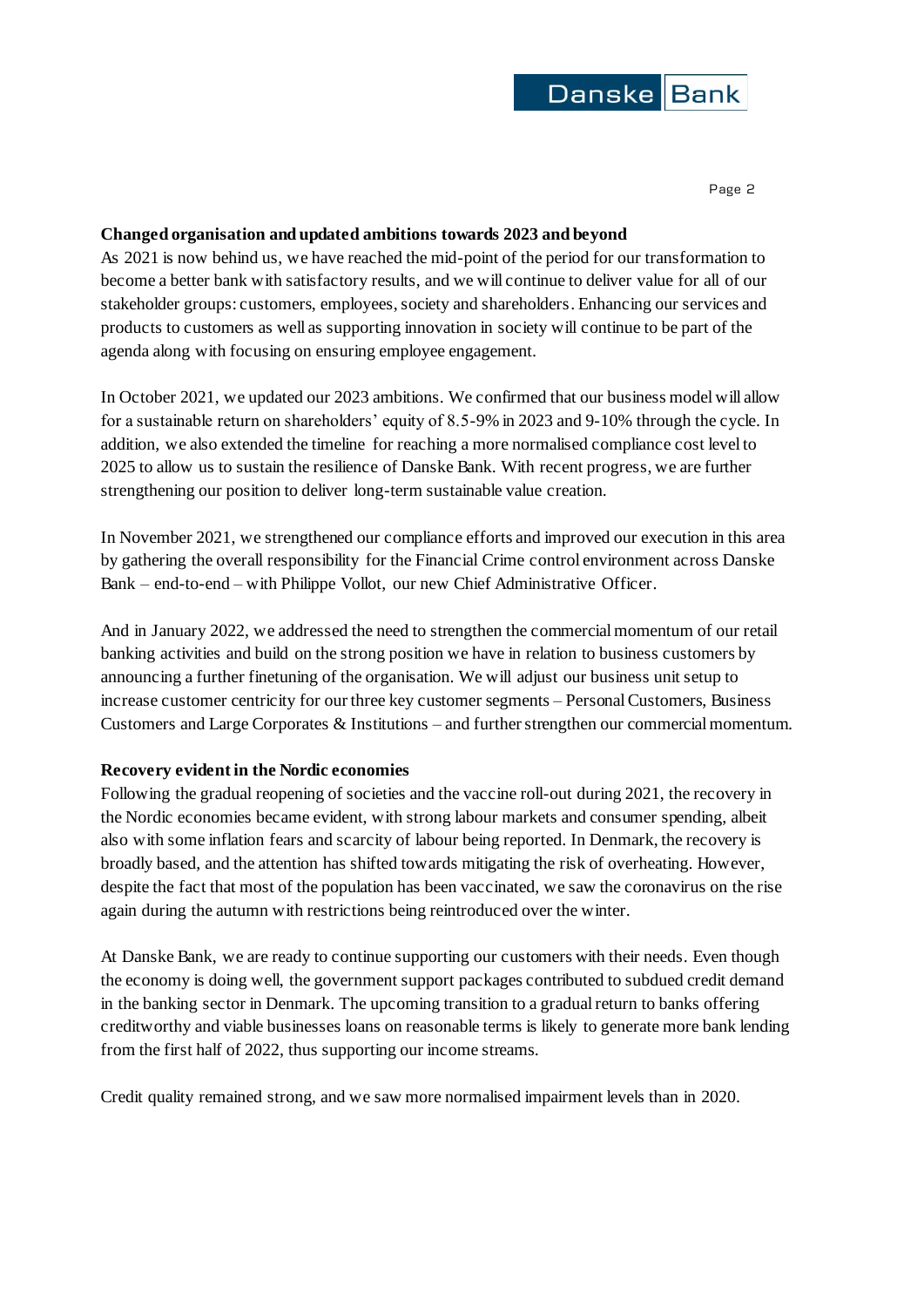

#### **Diversified business model continued to prove valuable**

Despite the subdued credit demand in the banking sector in Denmark, our diversified business model continued to prove valuable, with total income increasing 4%. During 2021, we were able to further utilise our platform and strengthen our market position for capital markets-related activities, and our efforts to capitalise on the opportunities for increased investment activity provided by market conditions also paid off.

Net interest income stabilised, compensating for continued margin pressure and lending product mix effects, while our strong capital markets performance and landmark transactions as well as solid business and personal customer activity ensured a very positive development in net fee income. The strong activity in the debt and equity capital markets we have seen in the past quarters continues. Our leading platform has enabled us to capitalise on this trend, and we take a number one position as the leading Nordic bank in terms of volumes across both of these markets, while net trading income declined from the level in 2020 due to lower activity in 2021 along with less positive value adjustments on the derivatives portfolio. Our insurance business continued to develop positively, as income benefited from growth in the underlying business and high investment returns.

Our cost initiatives continue to drive down expenses  $-4\%$  in 2021 – and this remains a priority in order to become an even more efficient and competitive bank. Combined with low impairment charges based on strong credit quality, this led to the return on equity improving from 2.6% in 2020 to 7.6% in 2021.

*"While our business delivered good growth in many of our segments throughout the year, resulting in total income increasing DKK 1.7 billion, costs have decreased DKK 1 billion. A strong performance in our capital markets activities on the back of solid business and personal customer activity led to a significant increase in net fee income, and this growing momentum comes on top of a more stable development in other income streams. Throughout the year, our initiatives to become an even more efficient bank have resulted in a significant decrease in expenses, and we remain focused on ensuring continuous improvement of our profitability,"* says Stephan Engels, CFO.

#### **Solid progress on the sustainability agenda**

On the sustainability agenda, we made considerable progress during the year, and as an integral part of our strategy, Danske Bank is dedicated to further accelerating these efforts, building on our customers' strong performance in the sustainability transition.

In July 2021, we raised our sustainable financing ambitions again and revised our 2023 target from DKK 100 billion to DKK 300 billion. We also raised the bar for investments made by Danica Pension in the green transition, increasing the 2023 target from DKK 30 billion to DKK 50 billion. During 2021, we increased sustainable financing from DKK 102 billion to DKK 192 billion, while investments in the green transition increased from DKK 27 billion to DKK 33.5 billion.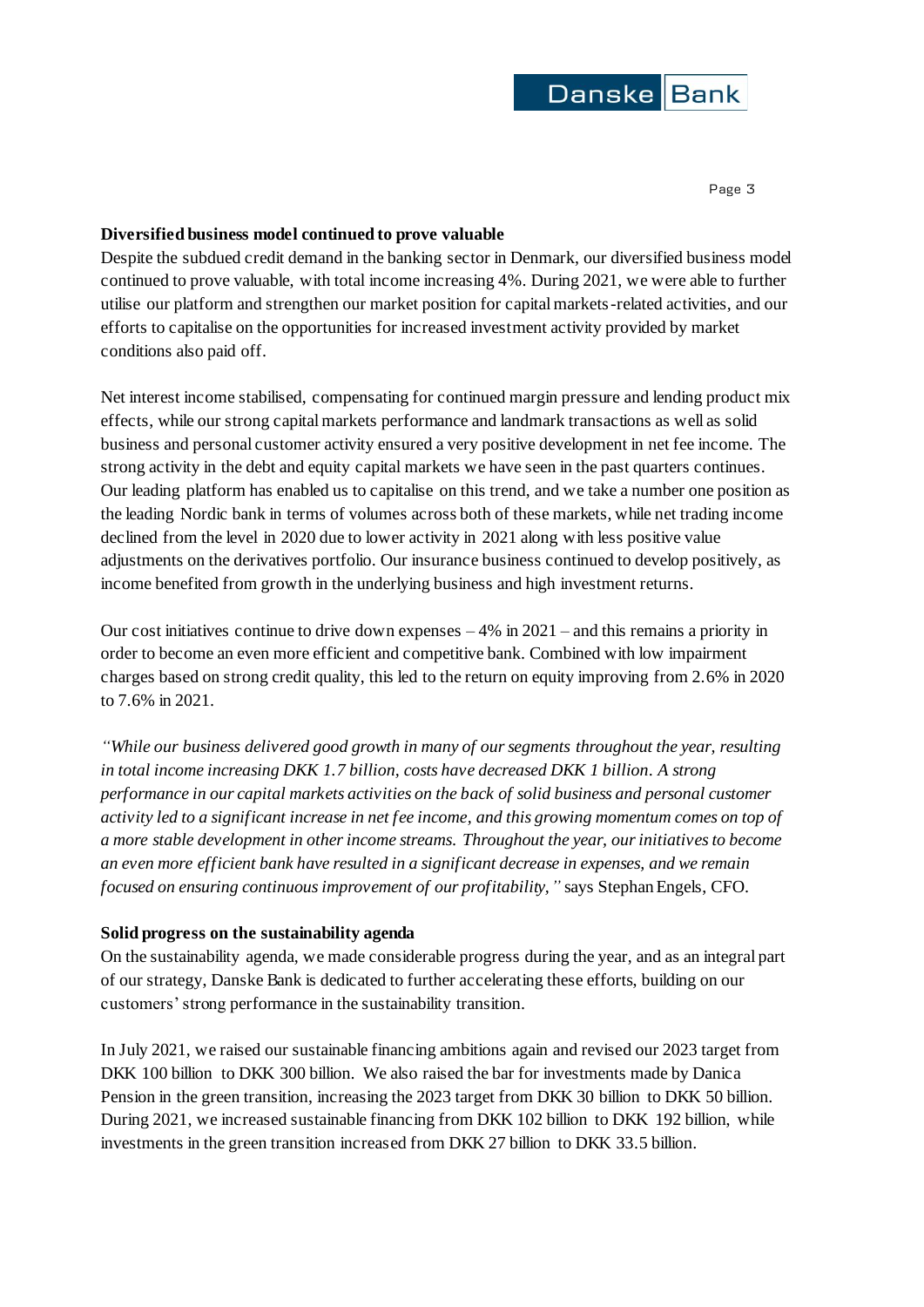

Throughout the year, we supported issuers and investors in a substantial number of transactions, affirming our position as a leading Nordic bank within sustainable finance. Activity was high across business areas, and we are proud to be ranked number one among the Nordic banks within arranging of sustainable bonds as well as number one within arranging of sustainability-linked loans in terms of volumes supported.

Furthermore, we joined the Net-Zero Banking Alliance, and in doing so, Danske Bank is committed to becoming a net-zero bank by 2050 or sooner. To substantiate this commitment and support our customers in the transition, we have set ambitious 2030 targets for carbon emission reductions related to corporate lending in the key oil and gas, shipping and utilities sectors.

*"The financial sector plays an important role in the transition towards a more sustainable society, and at Danske Bank, we have continued to support our customers in their green transition with bestin-classsustainable finance products and advisory services. We recognise that we have an obligation – as a leading Nordic bank, and with the resources we have at our disposal – to contribute to the green transition in the societies that we are a part of. Our ambition is to be at the forefront of this important work, and we will therefore continuously be developing our offerings to meet the growing sustainability needs and expectations of our customers,"* says Carsten Egeriis.

#### **Dividend for 2021**

In accordance with Danske Bank's dividend policy, Danske Bank intends to pay-out a total dividend of DKK 7.5 per share for 2021, corresponding to 50% of the net profit for the year. The Board of Directors proposes an initial dividend payment of DKK 2 per share to the annual general meeting. The remaining DKK 5.5 per share is intended to be paid out in three tranches following the publication of interim reports in 2022, subject to a decision by the Board of Directors in accordance with the authorisation given to the Board and based on the usual assessment of the bank's capital position at the end of each interim period. This approach is taken to preserve the dividend policy of the bank while ensuring a prudent capital management with a high degree of flexibility in light of the Estonia matter, where we remain unable to estimate any potential outcome or timing.

Thus Danske Bank's dividend policy remains unchanged, targeting a dividend of 40-60% of net profit.

## **Outlook for 2022**

We expect net profit for 2022 to be in the range of DKK 13-15 billion in 2022.

*"Our outlook is based on an expectation of higher income from our core banking activities in 2022 due to good economic activity and progress towards our 2023 financial ambitions, while expenses are expected to be around DKK 25 billion and impairments are expected to be below normalised levels,"* says Stephan Engels.

The outlook is subject to uncertainty and depends on economic conditions.